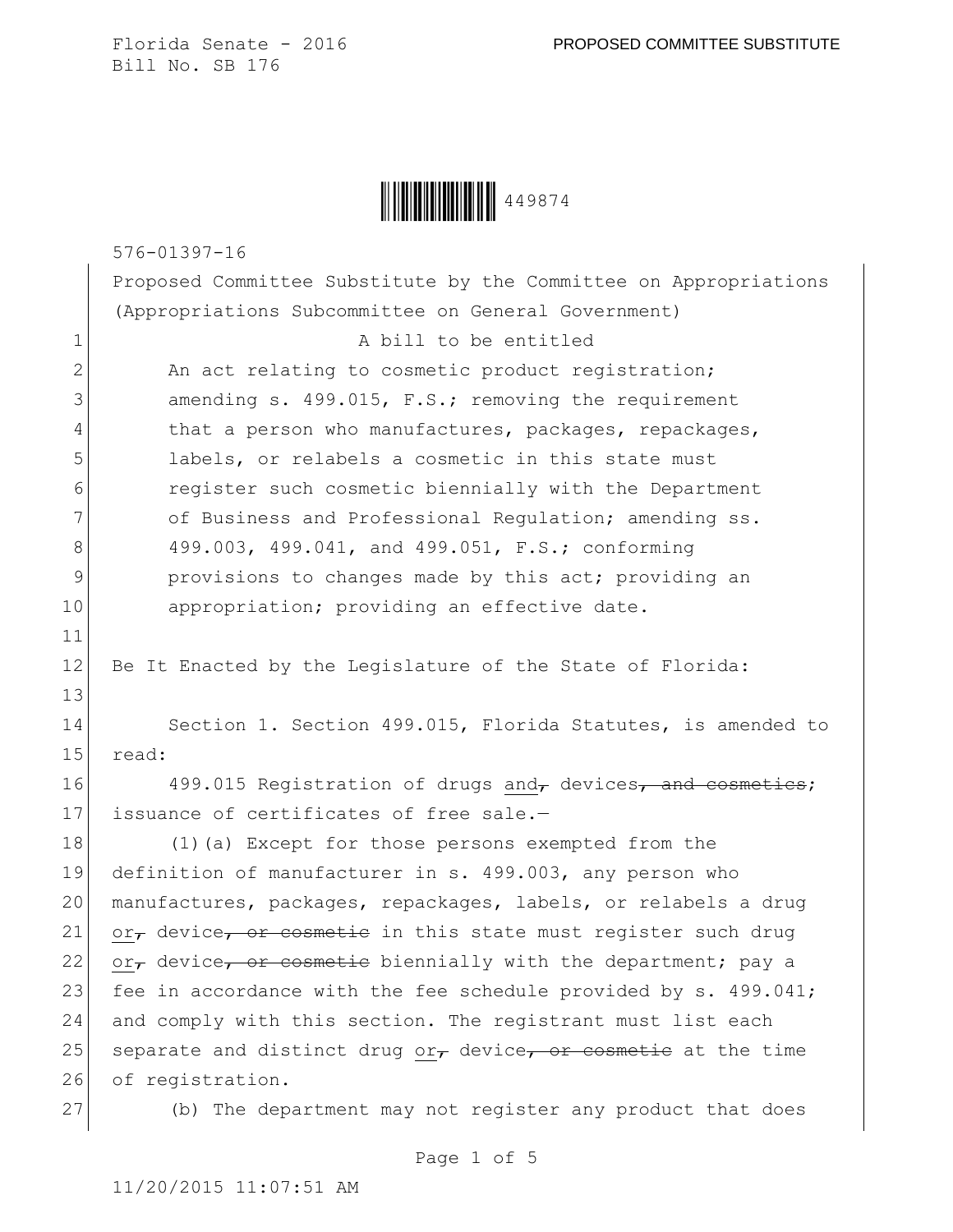Ì449874WÎ449874

576-01397-16

28 not comply with the Federal Food, Drug, and Cosmetic Act, as amended, or Title 21 C.F.R. Registration of a product by the department does not mean that the product does in fact comply with all provisions of the Federal Food, Drug, and Cosmetic Act, as amended.

33 (2) The department may require the submission of a catalog 34 and specimens of labels at the time of application for 35 registration of drugs or, devices, and cosmetics packaged and 36 prepared in compliance with the federal act, which submission 37 constitutes a satisfactory compliance for registration of the 38 products. With respect to all other drugs and devices, and 39 cosmetics, the department may require the submission of a 40 catalog and specimens of labels at the time of application for 41 registration, but the registration will not become effective 42 until the department has examined and approved the label of the 43 drug or, device, or cosmetic product. This approval or denial 44 must include written notification to the manufacturer.

45 (3) Except for those persons exempted from the definition 46 of manufacturer in s. 499.003, a person may not sell any product 47 that he or she has failed to register in conformity with this 48 section. Such failure to register subjects such drug or $_{\mathcal{T}}$  device, 49 or cosmetic product to seizure and condemnation as provided in 50 s. 499.062, and subjects such person to the penalties and 51 remedies provided in this part.

52 (4) Unless a registration is renewed, it expires 2 years 53 after the last day of the month in which it was issued. The 54 department may issue a stop-sale notice or order against a 55 person that is subject to the requirements of this section and 56 that fails to comply with this section within 31 days after the

Page 2 of 5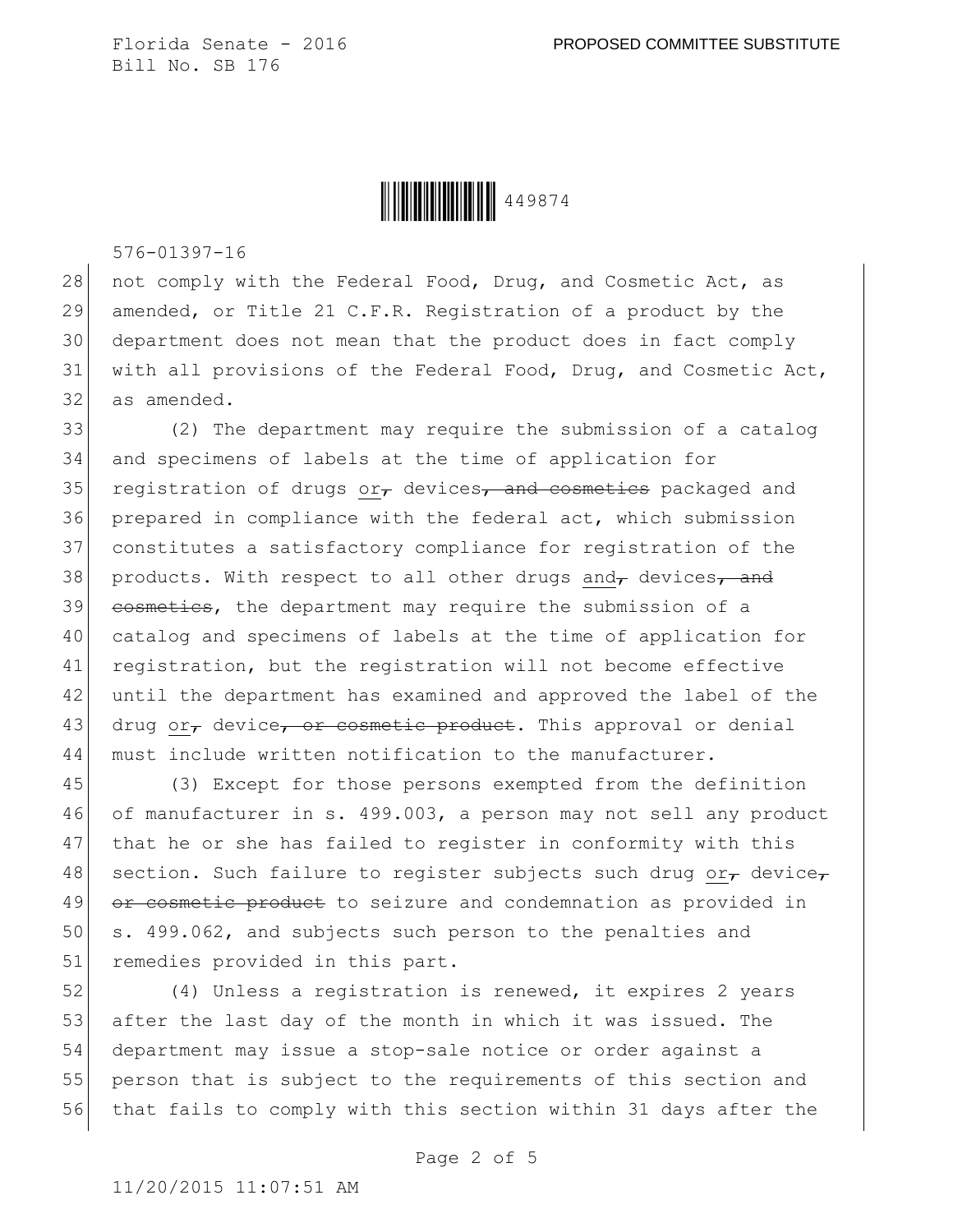Ì449874WÎ449874

576-01397-16

57 date the registration expires. The notice or order shall 58 prohibit such person from selling or causing to be sold any 59 drugs or $\tau$  devices, or cosmetics covered by this part until he or 60 she complies with the requirements of this section.

61 (5) A product regulated under this section which is not 62 included in the biennial registration may not be sold until it 63 is registered and complies with this section.

64 (6) The department may issue a certificate of free sale for 65 any product that is required to be registered under this part.

66 (7) A product registration is valid only for the company 67 | named on the registration and located at the address on the 68 registration. A person whose product is registered by the 69 department under this section must notify the department before 70 any change in the name or address of the establishment to which 71 the product is registered. If a person whose product is 72 registered ceases conducting business, the person must notify 73 the department before closing the business.

 (8) Notwithstanding any requirements set forth in this part, a manufacturer of medical devices that is registered with the federal Food and Drug Administration is exempt from this section and s. 499.041(6) if:

78 (a) The manufacturer's medical devices are approved for marketing by, or listed with the federal Food and Drug Administration in accordance with federal law for commercial distribution; or

82 (b) The manufacturer subcontracts with a manufacturer of 83 medical devices to manufacture components of such devices.

84 (9) However, the manufacturer must submit evidence of such 85 registration, listing, or approval with its initial application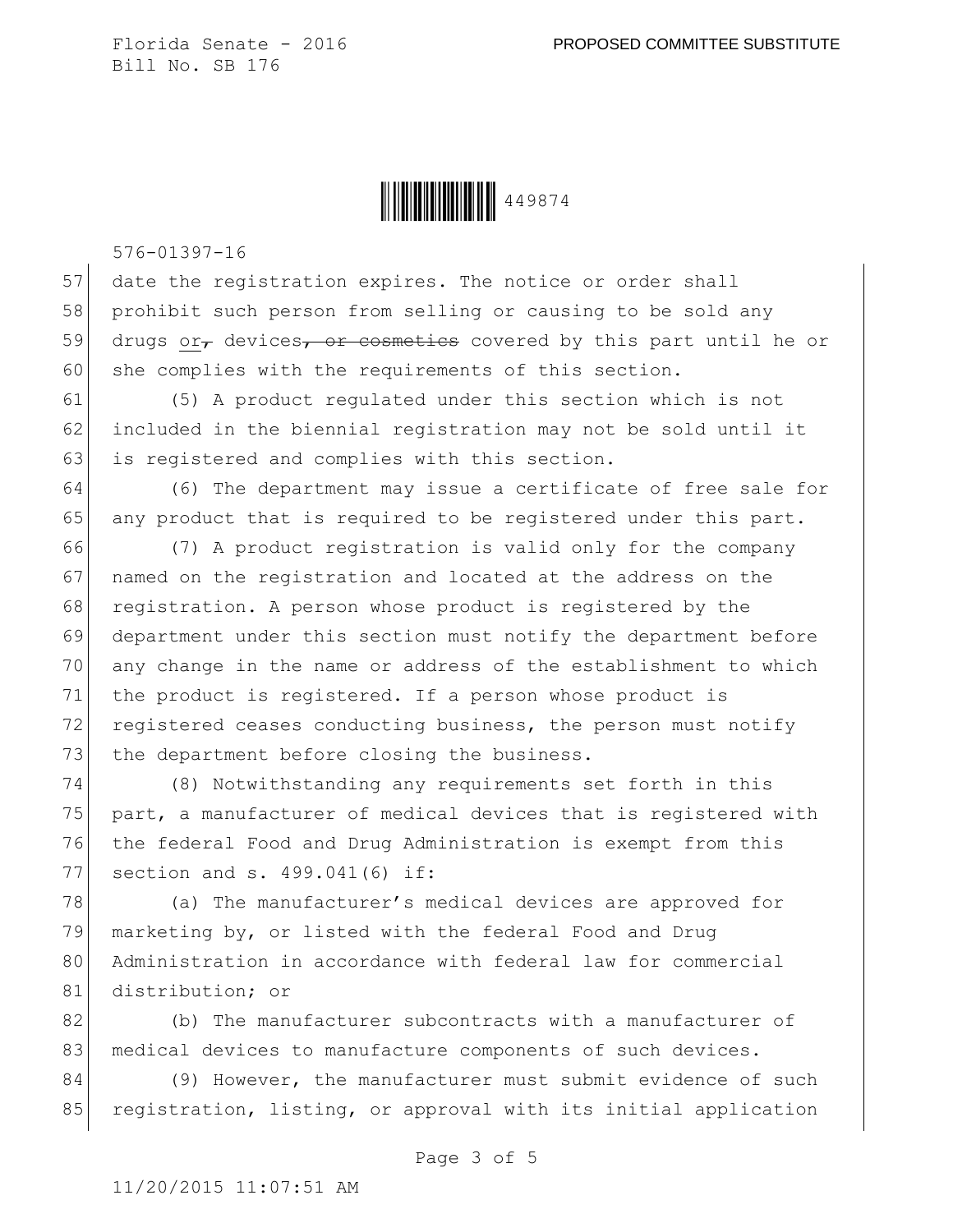**WEING WEING WEING AND 449874** 

576-01397-16

| 86  | for a permit to do business in this state, as required in s.            |
|-----|-------------------------------------------------------------------------|
| 87  | 499.01 and any changes to such information previously submitted         |
| 88  | at the time of renewal of the permit. Evidence of approval,             |
| 89  | listing, and registration by the federal Food and Drug                  |
| 90  | Administration must include:                                            |
| 91  | (a) For Class II devices, a copy of the premarket                       |
| 92  | notification letter (510K);                                             |
| 93  | (b) For Class III devices, a federal Food and Federal Drug              |
| 94  | Administration premarket approval number;                               |
| 95  | (c) For a manufacturer who subcontracts with a manufacturer             |
| 96  | of medical devices to manufacture components of such devices, a         |
| 97  | federal Food and Federal Drug Administration registration               |
| 98  | number; or                                                              |
| 99  | (d) For a manufacturer of medical devices whose devices are             |
| 100 | exempt from premarket approval by the federal Food and Federal          |
| 101 | Drug Administration, a federal Food and Federal Drug                    |
| 102 | Administration registration number.                                     |
| 103 | Section 2. Subsection (6) of section 499.003, Florida                   |
| 104 | Statutes, is amended to read:                                           |
| 105 | 499.003 Definitions of terms used in this part. - As used in            |
| 106 | this part, the term:                                                    |
| 107 | (6) "Certificate of free sale" means a document prepared by             |
| 108 | the department which certifies a drug or $_{\tau}$ device, or cosmetic, |
| 109 | that is registered with the department $_{\tau}$ as one that can be     |
| 110 | legally sold in the state.                                              |
| 111 | Section 3. Subsection (6) of section 499.041, Florida                   |
| 112 | Statutes, is amended to read:                                           |
| 113 | 499.041 Schedule of fees for drug, device, and cosmetic                 |
| 114 | applications and permits, product registrations, and free-sale          |
|     |                                                                         |